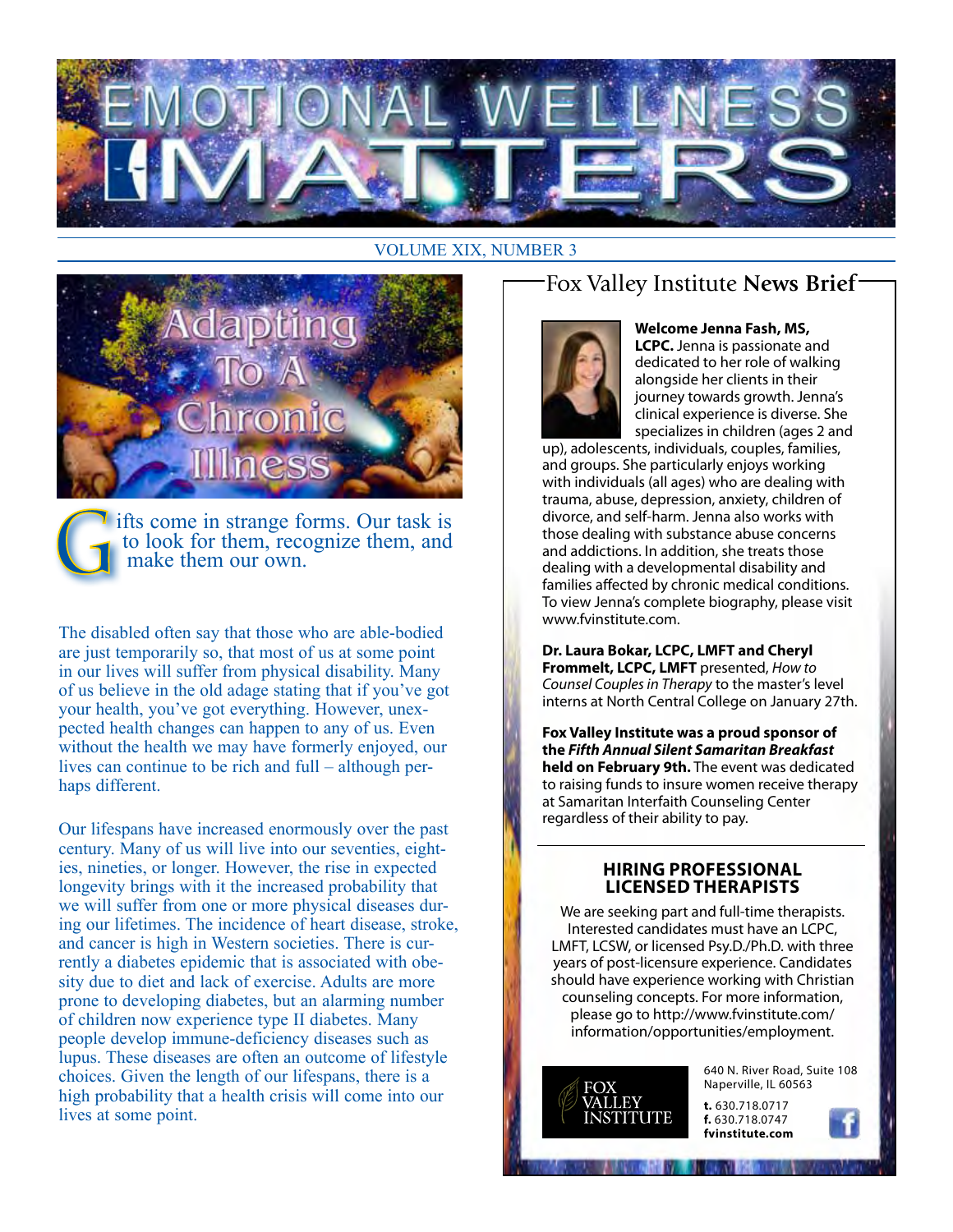A chronic illness is one that persists over time without an easily definable beginning, middle and end (see the examples on the back page). While the suffering that accompanies a chronic illness can usually be alleviated to some extent, the illness itself is usually not curable. Our society, and the medical establishment in particular, feels more comfortable in dealing with acute illnesses – those diseases that can be treated and cured. This is easy to understand when we consider that society tends to value achievement and action. We prefer to deal with diseases that have a distinct cause, treat them with medication or other interventions, and then wait for the healing to begin. Chronic illnesses are not amenable to such quick fixes. They are conditions that we have to learn to live with. Lacking social support, the task of adapting to a chronic illness can be a major challenge.

Living with a chronic illness brings many issues to the fore. One of the primary experiences of those with chronic illness is the challenge of realizing that their lives have changed, often permanently. Not only do they have to deal with the many changes that the illness will bring to their lifestyle and future plans, but they have to deal with the difficulty the illness presents to their loved ones, friends, and work associates. Other people fail to understand the disease and suddenly treat the sufferer in a different way – often through avoidance or superficial and uncomfortable support. The person with a chronic illness is sometimes seen as failing to contribute his or her fair share in a work setting. The disruption to families can cause severe conflict because it upsets the normal balance in family dynamics.

#### Phases of Adjustment to Chronic Illness

Once patients are given the unwelcome news that they have a chronic physical illness, they must begin their individual adaptations to this new stage of their lives. Some struggle through each phase of their adjustment, and, in a way, compound their suffering. Others move through their adaptation more easily and go on to find a sense of wisdom and integrity – a fruitfulness of life experience that they may not have known prior to becoming ill. It is helpful to think of the following experiences as "phases" rather than "stages" since some features of the adjustment journey appear and reappear repeatedly for some people. These phases do not necessarily follow a linear path.

Remember that the goal of a person's adjustment is to create a life that is as full and rich, although different, than he or she knew prior to becoming ill.

Although this may seem at times to be an impossible goal, many have attained this objective. The person is in control of the illness rather than the illness being in control of the person.

### The Crisis Phase –

Learning that you have a new illness presents a situation of crisis and chaos. The most immediate response is to seek physical relief through medical intervention. Some people may seek a spiritual resolution to the crisis. Others may turn to alcohol or drugs, unfortunately. Learning that the crisis will continue in a chronic mode brings up feelings of anxiety about the future and the impact the illness will have on you from now on. You may have questions about your mortality and the meaning of your life – and because you may have never confronted these issues in the past, you may feel anxious as these issues are brought up.

With the onset of an illness comes an urgency to find out as quickly as possible what the illness will mean to you. You may feel that you are being punished somehow or that you are to blame. You may have negative thoughts that race through your mind all the time and distract you from work and other activities in your daily life. You may even feel that you are going crazy. You might have physical symptoms associated with your illness that frighten you, and, in addition, you may feel confused and not know what to do next.

The goal of the crisis phase is to bring it under control. Your physical crisis needs to be stabilized, and for this you need the help of health care professionals, both for your physical and perhaps for your emotional needs. You have a decreased ability to respond to others at this point, so your energy should go into focusing inwardly on your physical needs. You also need to work on containing your anxiety. Work on staying relaxed and letting your energy go into healing. Turn your negative thinking into positive and calming thoughts. Trust that things will get better – because they probably will. This is not the end of the world, but only the beginning of a new and different future with all sorts of exciting possibilities. Learn to use the supportive help from other people that is available to you. Find strategies for dealing with the negative behavior that might come from your friends and family.

**This newsletter is intended to offer general information only and recognizes that individual issues may differ from these broad guidelines. Personal issues should be addressed within a therapeutic context with a professional familiar with the details of the problems. ©2012 Simmonds Publications: 5580 La Jolla Blvd., #306, La Jolla, CA 92037 Website ~ www.emotionalwellness.com**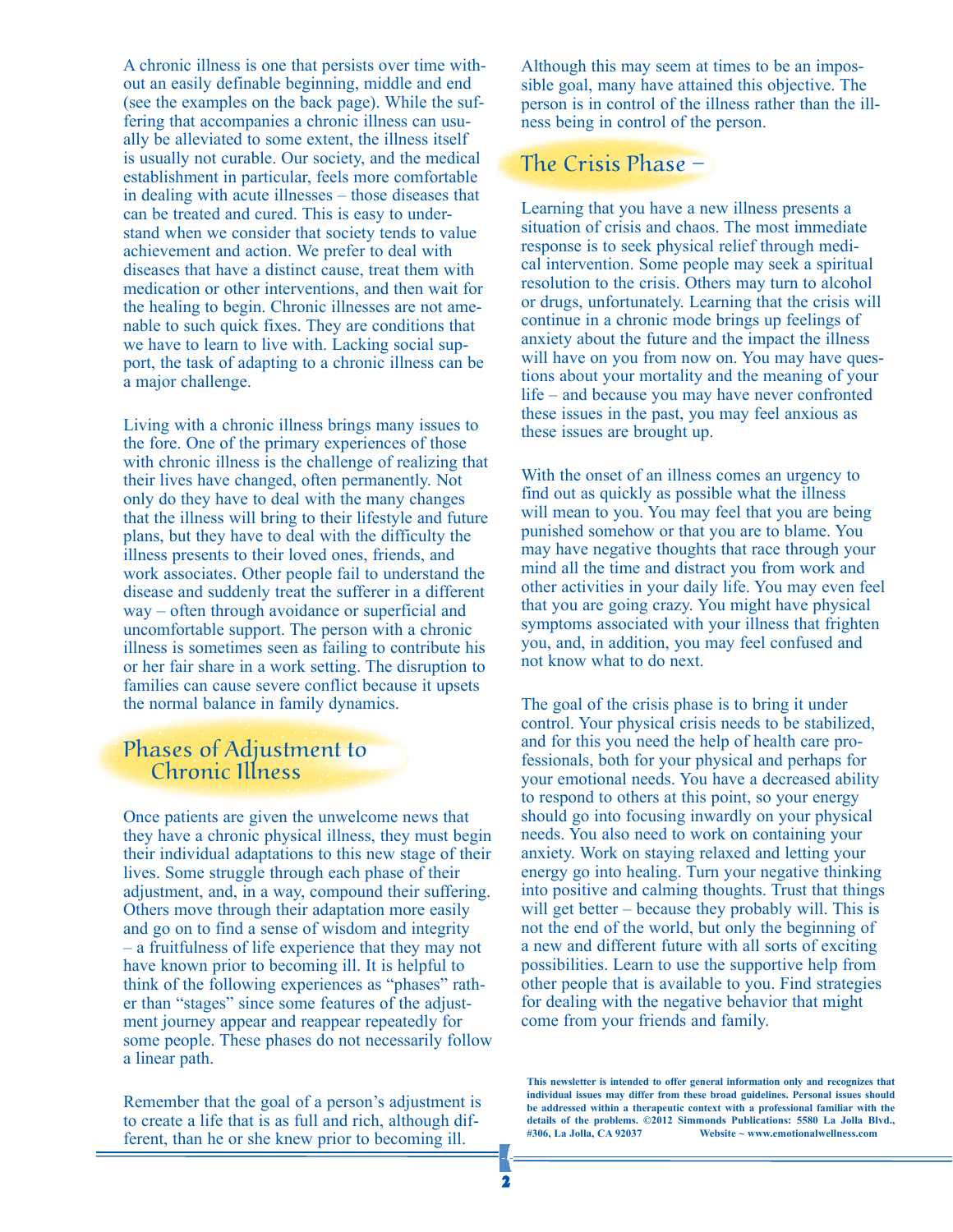## The Stabilization Phase –

Gradually the effects of the illness become apparent. The acute phase of the illness will abate. There is then an awareness on everyone's part that the illness is a chronic one and the symptoms will become more easily defined. You learn to live with the symptoms day by day. Family members may retreat into themselves more because this has been an exhausting experience for everyone and they realize that life may never be quite the same again. They need time to regroup. The friends who may have been so available at first may not have the same degree of contact any longer – but this is not because they care less. Friends may simply not know how to react or their emotional resources have been exhausted – and this might cause them to avoid the situation. You may feel isolated at this point and upset that the support you had before is no longer available. You may want desperately to find a cure because you don't want this to be a permanent condition.

The goal of the stabilization phase is to focus on restructuring your life. You need to make a conscious decision to lead a very structured daily life in which you are aware of what you need to do. You start by paying attention to small tasks – getting up, getting dressed, taking care of business. You force yourself to get out of bed and to stop thinking negatively. You learn more clearly what your physical abilities are and make best use of them. It is preferable not to overexert yourself at this point, but instead to test the limits of what you are able to do. You reflect on where you have been in life and what you need to do now in order to live a more productive life. You learn who your true friends are and where to find nurturing support. At this point it may be helpful to learn to express your needs assertively, but not demandingly, to those who are there for you.

### The Reconstruction Phase –

This phase involves finally coming to terms with the permanence of your illness. You begin to realize what your abilities and limitations are. You understand that you are no longer able to live the way you did before the illness came upon you. During this phase you may push yourself too hard because of your confidence that you are getting better. This may precipitate a relapse and a feeling of discouragement. But you pick yourself up once more and test the limits of your abilities, perhaps again and again, until you finally develop a sharp awareness of what you are able to do. This phase brings about a heightened sense of self-control. While you may

still depend on your doctor or therapist, you become aware that it is your own decisions and actions that determine how successful you will be in dealing with life's issues. You begin to understand that your illness is not the focus of everything in your life. You had life problems before your illness and you will have similar problems during your illness – just like everybody else. You forgive those who were not there for you when you needed them, understanding that your illness was difficult for them to accept. Your self-esteem heightens as you begin to feel pride in the challenges you have faced and overcome.

The goal of the reconstruction phase is to build a new sense of meaning in your life and a renewed sense of self. You become aware that there is hope after all. You come to terms with how to care for your physical needs, how far to push yourself, and what you are able to do in the world. You know that you are firmly in control of your life. You begin to develop a meaningful way of explaining your illness and other important questions about your life. You have accepted the fact that your life has changed permanently, and you help others – your partner, friends, family, work associates – to come to this acceptance.

### The Integration Phase –

The final phase is the culmination of the struggle that your chronic illness has brought into your life. You understand what you have been through and how you have grown from the experience. You know now that you are a much wiser and more able person than you were before your illness. You understand that you may backslide, especially when the symptoms flare up again, but you have the tools now to get yourself back on course again. You have integrated your pre-crisis self into your current sense of self so that your life can be seen as a whole – and from that you have a good sense of what your life means.

Little did you know when the chronic illness began that you were presented with a gift  $-$  a gift that could make your life enormously rich.